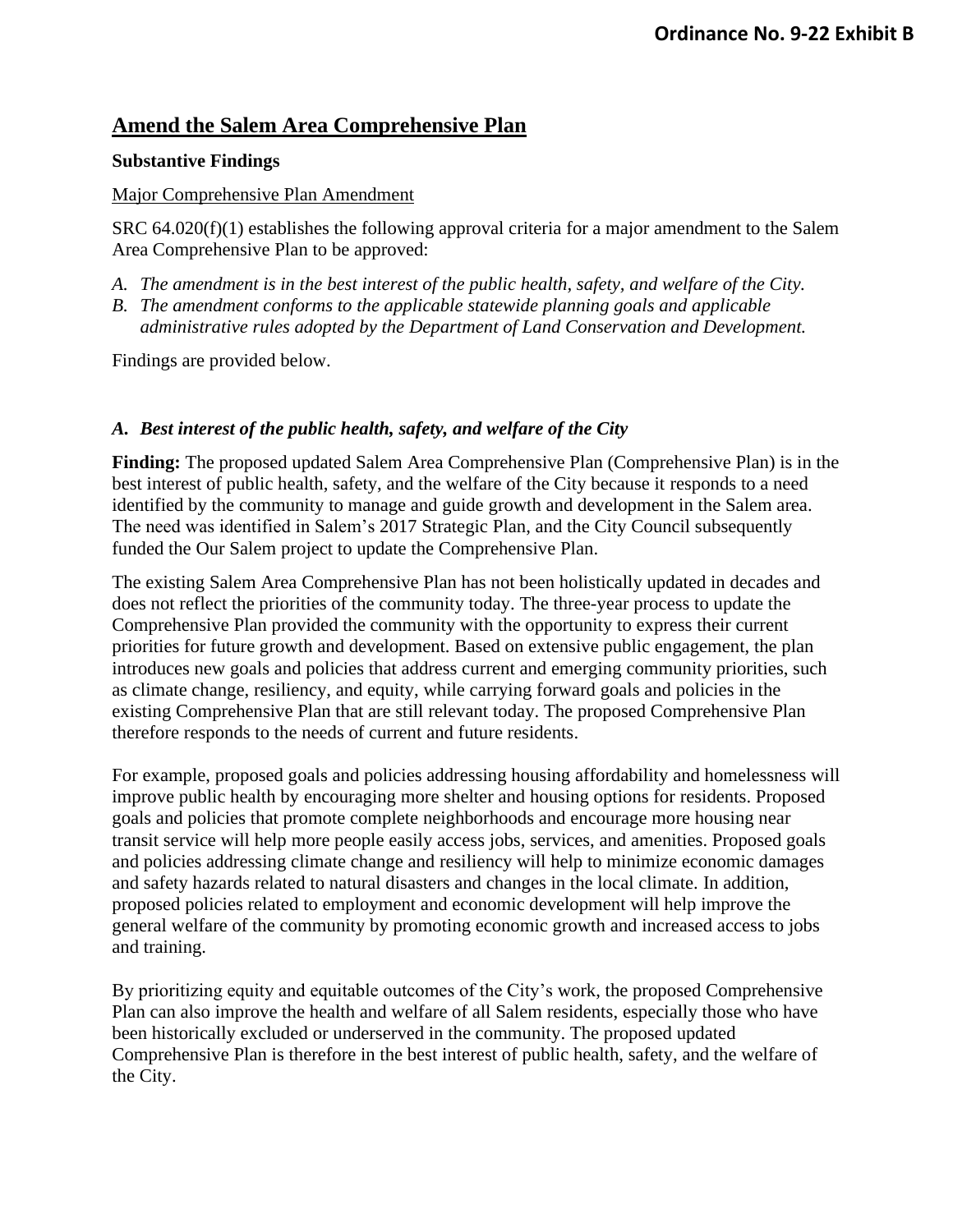## *B. Conforms to the applicable statewide planning goals and applicable administrative rules adopted by the Department of Land Conservation and Development*

**Finding:** The proposed updated Comprehensive Plan is consistent with and conforms to the applicable statewide planning goals and administrative rules adopted by the Department of Land Conservation and Development as described below.

## *Goal 1: Citizen Involvement*

*To develop a citizen involvement program that insures the opportunity for citizens to be involved in all phases of the planning process.*

The proposed Comprehensive Plan advances the goal of citizen involvement in multiple ways. The proposed plan was developed through a multi-year planning project called Our Salem, which included extensive public outreach. The community provided input in a variety of ways, including public meetings and workshops, in-person and virtual stakeholder interviews and meetings, focus groups, surveys, interactive mapping applications, property owner meetings, and more. Several meetings or events were held in Spanish. Information about the project was also provided via mail, the project website, social media, informational meetings, flyers, television, radio, newspapers, and more. Many project materials were translated into Spanish, and several were translated into additional languages, including Chuukese and Marshallese. Overall, staff hosted or attended roughly 260 in-person and virtual meetings and events and engaged with more than 80 community groups. These opportunities were provided throughout the process.

During each phase of the Our Salem project, opportunities for input were provided to the general public, neighborhood associations, community organizations, local institutions, and partner jurisdictions across the Salem Urban Area (e.g., Salem's portion of the urban growth boundary it shares with Keizer). To ensure that all citizens had the opportunity to be involved, targeted outreach was conducted with groups in the community that have not traditionally been engaged in planning efforts or that have historically been excluded from planning efforts, including communities of color, youth, and lower-income residents.

Many outreach activities focused on getting ideas for  $-$  or input on  $-$  potential goals and policies for the proposed Comprehensive Plan. For example, staff held weekly policy meetings over a two-month period in 2021, with each week focusing on a different policy issue such as housing or transportation. The policy meetings were offered two different times during the day to expand opportunities for people to participate. Staff also created a survey and attended community group meetings to further gather input on potential goals and policies. This wide array of engagement opportunities allowed community members to weigh in and inform the development of the proposed goals and policies.

Additionally, the proposed Comprehensive Plan includes goals and policies that will ensure robust opportunities for all residents to participate in planning decisions in the future. For example, they call for equitable community engagement, including expanding opportunities for Salem's communities of color, low-income residents, renters, sovereign tribes, and other underserved and underrepresented groups to participate in planning and investment decisions.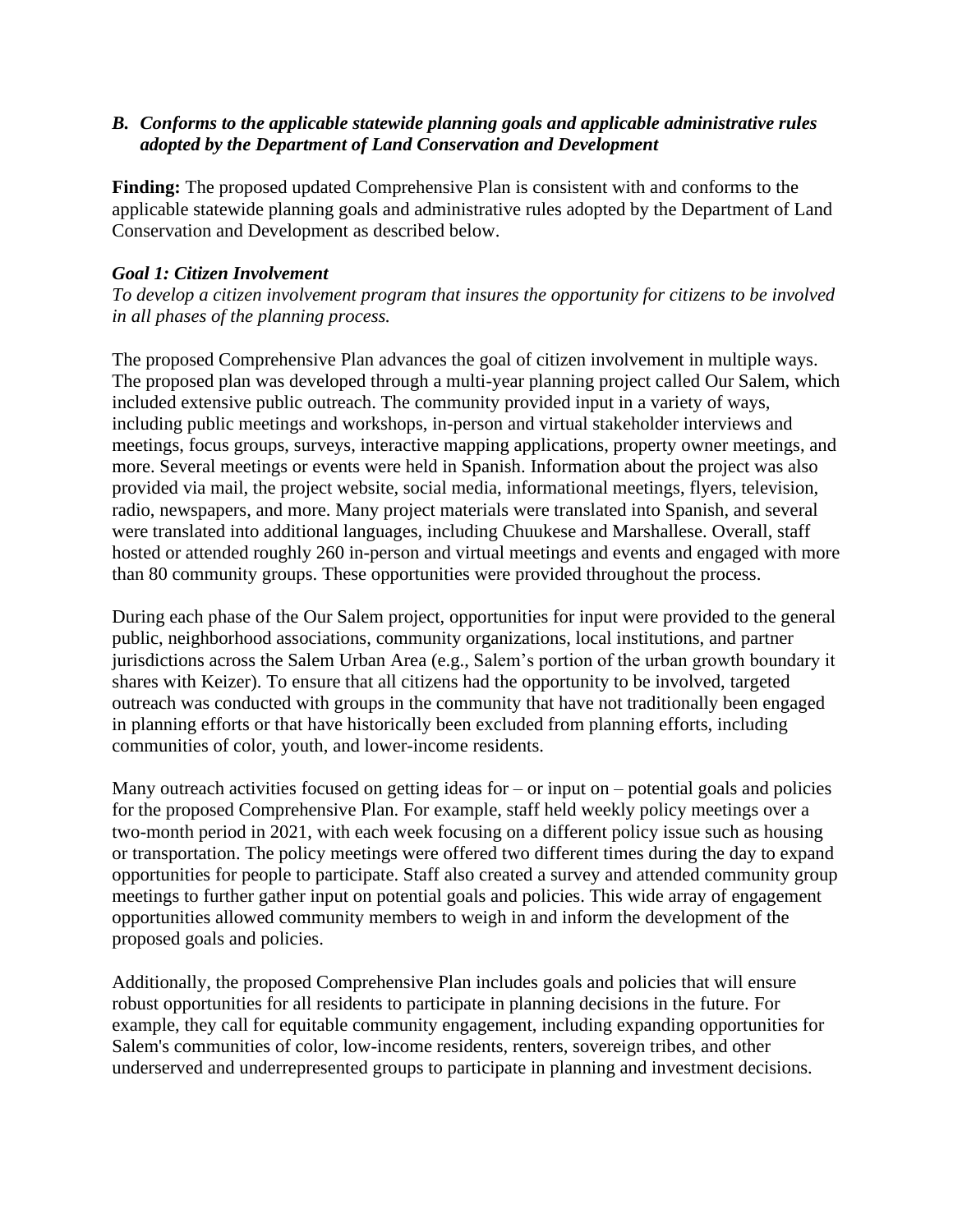These proposed goals and policies are much more expansive that what exists in the existing Comprehensive Plan, thereby broadening opportunities for involvement in the future.

The public process for adoption of the proposed Comprehensive Plan also involves multiple public hearings with opportunities for public input. This ensures that this final phase of the process includes the opportunity for citizen involvement. For these reasons, the proposed Comprehensive Plan conforms with this goal.

## *Goal 2: Land Use Planning*

*To establish a land use planning process and policy framework as a basis for all decisions and actions related to the use of land and to assure an adequate factual base for such decisions and actions.*

The proposed Comprehensive Plan updates the existing Comprehensive Plan, which was adopted by the City and acknowledged by the Land Conservation and Development Commission as being in compliance with the statewide goals, state statutes, and state administrative rules. The City will use the proposed Comprehensive Plan – if acknowledged – as a policy framework and a basis for all decisions and actions related to the use of land.

The proposed Comprehensive Plan has a factual basis, including the Salem Economic Opportunities Analysis (EOA) and Salem Housing Needs Analysis (HNA), both of which project land needs through 2035. Specifically, the EOA, which was adopted by the City in 2015, includes a buildable lands inventory for employment within Salem's portion of the urban growth boundary (UGB). The HNA, which is planned for adoption with this updated Comprehensive Plan, includes a buildable lands inventory for housing within Salem's portion of the UGB. The inventories and analyses project the need for residential and employment land through 2035, including the type and amount of land by Comprehensive Plan designation. This proposed Comprehensive Plan – its goals and policies as well as the component proposed Comprehensive Plan Map – aligns with, responds to, and addresses the identified needs in the EOA and HNA. (The Comprehensive Plan Map is proposed to be updated concurrently with the proposed Comprehensive Plan.)

The proposed Comprehensive Plan also relies upon data related to other topics or issues, including demographic data provided by the U.S. Census Bureau, spatial data, and data related to City infrastructure systems, natural resources, and historic resources.

In line with the Goal 2 guidelines, the process of developing the proposed Comprehensive Plan and associated implementing measures included broad phases in which general problems were identified, alternative courses of action were evaluated, and specific provisions were identified to address these issues. Specifically, the City worked with the community and a consultant team to identify problems and priorities in the early phases of the Our Salem project; the City examined the existing conditions of the community and projected how it would grow under existing policies. The result was a report card that showed the issues that the community wanted to address in the proposed Comprehensive Plan such as access to frequent transit and greenhouse gas emissions.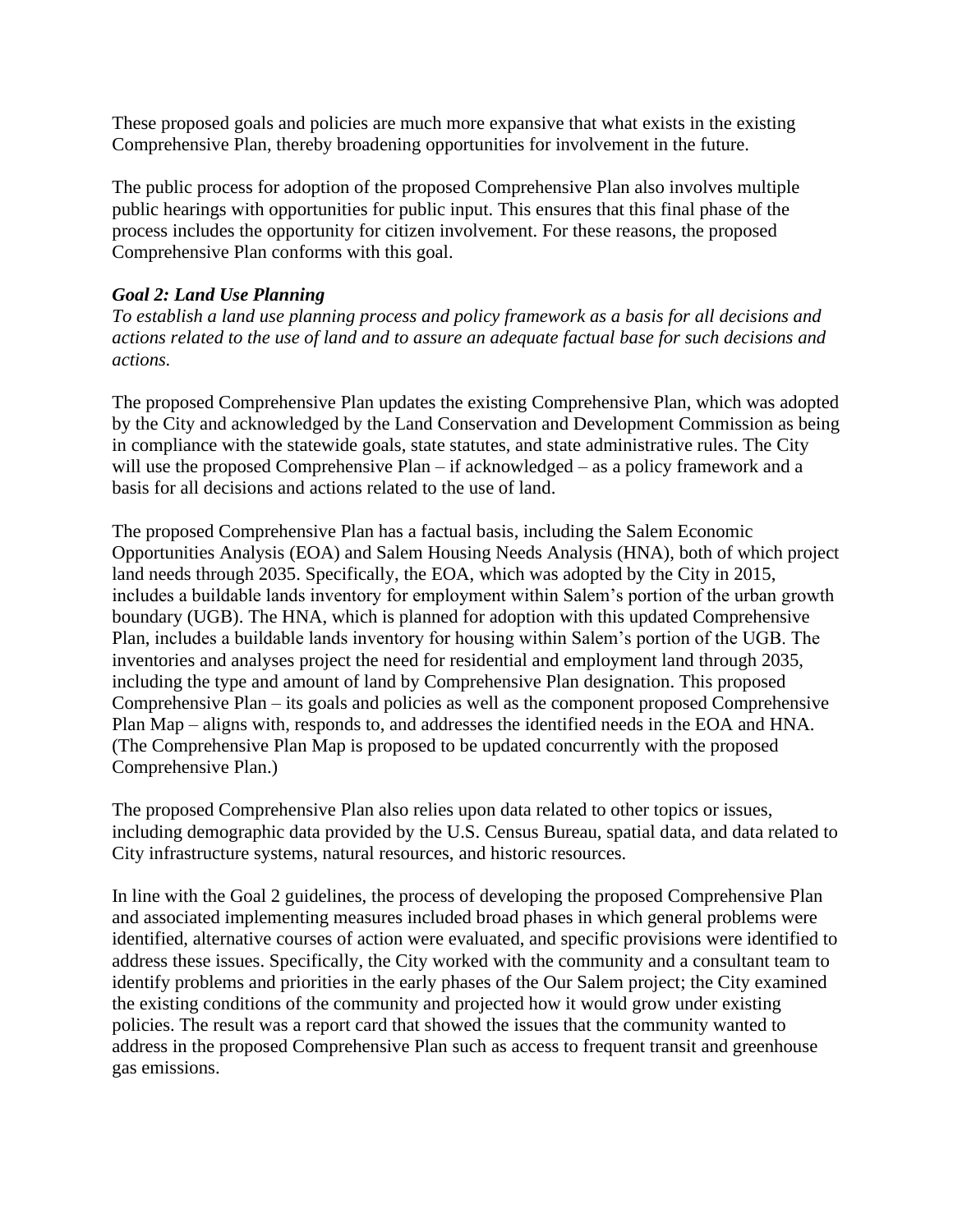Next, the City and community evaluated a variety of alternatives – land use scenarios – to address the identified issues. The potential impacts of each alternative were weighed against each other, and the results helped inform the goals and policies in the proposed Comprehensive Plan and the proposed changes to the Comprehensive Plan Map. Additionally, the City worked with the community to test various policy alternatives, and the results further informed the policies in the proposed Comprehensive Plan.

The proposed Comprehensive Plan addresses the applicable statewide planning goals through the Comprehensive Plan Map as well as goals and policies related to a variety of topics (see findings related to specific statewide goals below). Together these components are anticipated to guide future development through 2035 and beyond. The proposed Comprehensive Plan also addresses special needs and critical issues identified by the Salem community such as climate change, community spaces, and food systems.

Additionally, the proposed Comprehensive Plan serves as a basis for implementing measures. These implementation measures are specifically presented in the proposed Comprehensive Plan to highlight the tools the City has to carry out the goals and policies. They include the Unified Development Code, which is proposed to be updated at the same time as the Comprehensive Plan to advance several priority goals and policies.

Additional implementation steps are listed in Appendix A; they include updating the Salem Transportation System Plan and the Salem Comprehensive Parks System Master Plan, coordinating and implementing strategies in the Salem Climate Action Plan, conducting a Goal 5 inventory for natural resources, and developing a Housing Production Strategy. This City anticipates conducting these additional projects after the proposed Comprehensive Plan is adopted. This will help implement several of the plan's goals and policies related to transportation, climate change and resiliency, parks and recreation, housing, and natural resources.

As described above, the proposed Comprehensive Plan provides a policy framework and a factual basis for all decisions and actions related to the use of land in Salem and therefore conforms with this goal.

# *Goal 3: Agricultural Lands*

*To preserve and maintain agricultural lands.*

The proposed Comprehensive Plan will help to preserve and maintain agricultural lands by providing goals and policies that support this objective. For example, Goal L1 Urbanization and Growth Management and Policy N1.5 Agricultural Land promote maintaining agricultural lands. The proposed plan also maintains the Farm and Resource Management land use designation and the corresponding Exclusive Farm Use (EFU) zoning. This land use designation preserves and maintains agricultural uses where it is applied. Therefore, the proposed Comprehensive Plan conforms with this goal.

# *Goal 5: Natural Resources, Scenic and Historic Areas, and Open Spaces*

*To protect natural resources and conserve scenic and historic areas and open spaces.*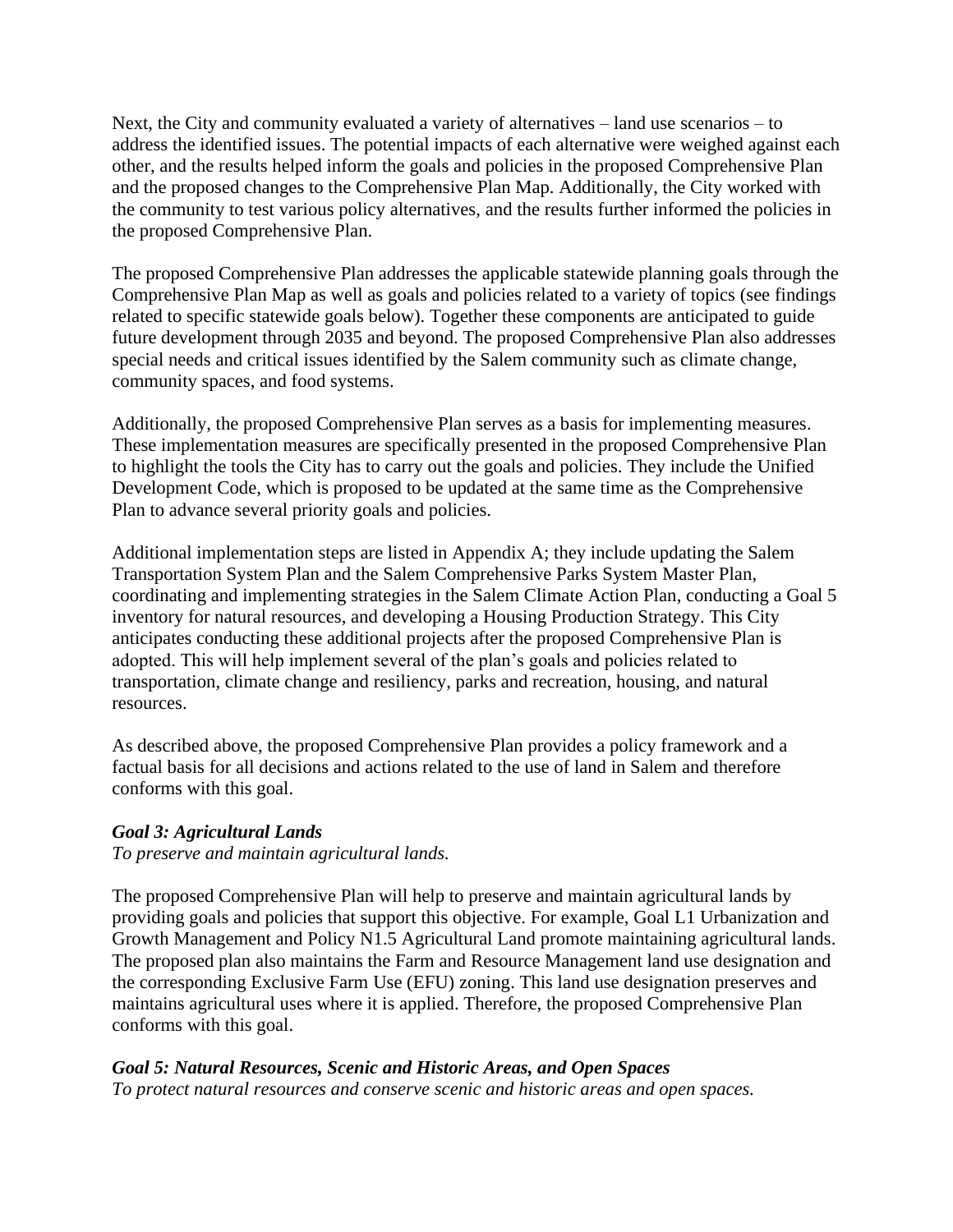The proposed Comprehensive Plan contains goals and policies related to natural and scenic resources and open space, which help to conserve these assets as growth and development occur. Goal N1 Environmental Protection is aimed at protecting and enhancing natural resources, ecosystems, and the environment in Salem, and policy N 1.1 Natural Resource Protection specifically promotes protections for wetlands, waterways, floodplains, and critical habitat. Policy W 2.1 Scenic Easements calls for the scenic qualities of the Willamette River to be preserved through easements where practical, and policy N 1.6 Natural Open Space promotes increasing the amount of open space in Salem.

There are existing regulations in Salem that aim to protect and preserve the urban forest and riparian corridors. In Salem, riparian corridors are defined as the areas adjacent to waterways and measured as 50 feet from top of bank of creeks or streams and 75 feet from top of bank from the Willamette River. Under Salem Revised Code (SRC) Chapter 808, trees and native vegetation within these riparian corridors cannot be removed without a tree removal permit, variance, or approval pursuant to a tree conservation plan – that require the preservation of trees and native vegetation in riparian corridors. SRC Chapter 808 (Preservation of Trees and Vegetation) includes additional provisions that preserve significant trees and trees on large lots. SRC Chapter 809 (Wetlands) provides a framework for identifying wetland resources and establishes a foundation for wetlands protection in Salem, thereby helping to conserve this resource.

Furthermore, the proposed Comprehensive Plan calls out the specific implementation step of conducting a Goal 5 inventory of natural resources. This implementation project is expected to bring the City's regulations in line with changes to Goal 5 that have occurred after the existing Comprehensive Plan was acknowledged by the Land Conservation and Development Commission.

The proposed Comprehensive Plan contains a goal and policies related to historic preservation that support continued protection of historic and cultural resources. Goal CS 3 Historic Preservation promotes historic preservation broadly. Policy CS 3.1 encourages increased outreach and education about historic resources in the community, and policy CS 3.2 Restoration encourages restoration and preservation of historic resources. The recently updated Salem Historic Preservation Plan, a support document for the Comprehensive Plan, further elaborates on the City's efforts to support preservation of historic and archaeological resources in line with the proposed Comprehensive Plan. SRC Chapter 230 also regulates historic resources, specifically the standards and procedures to designate, preserve, and reuse them.

In addition, the proposed Comprehensive Plan maintains and describes the Parks, Open Space, and Outdoor Recreation designation on the Comprehensive Plan Map that is applied to lands in Salem. This designation identifies and dedicates areas for open space and recreational uses, including parks.

For the reasons described above, the proposed Comprehensive Plan conforms with this goal.

#### *Goal 6: Air, Water and Land Resources Quality*

*To maintain and improve the quality of the air, water and land resources of the state.*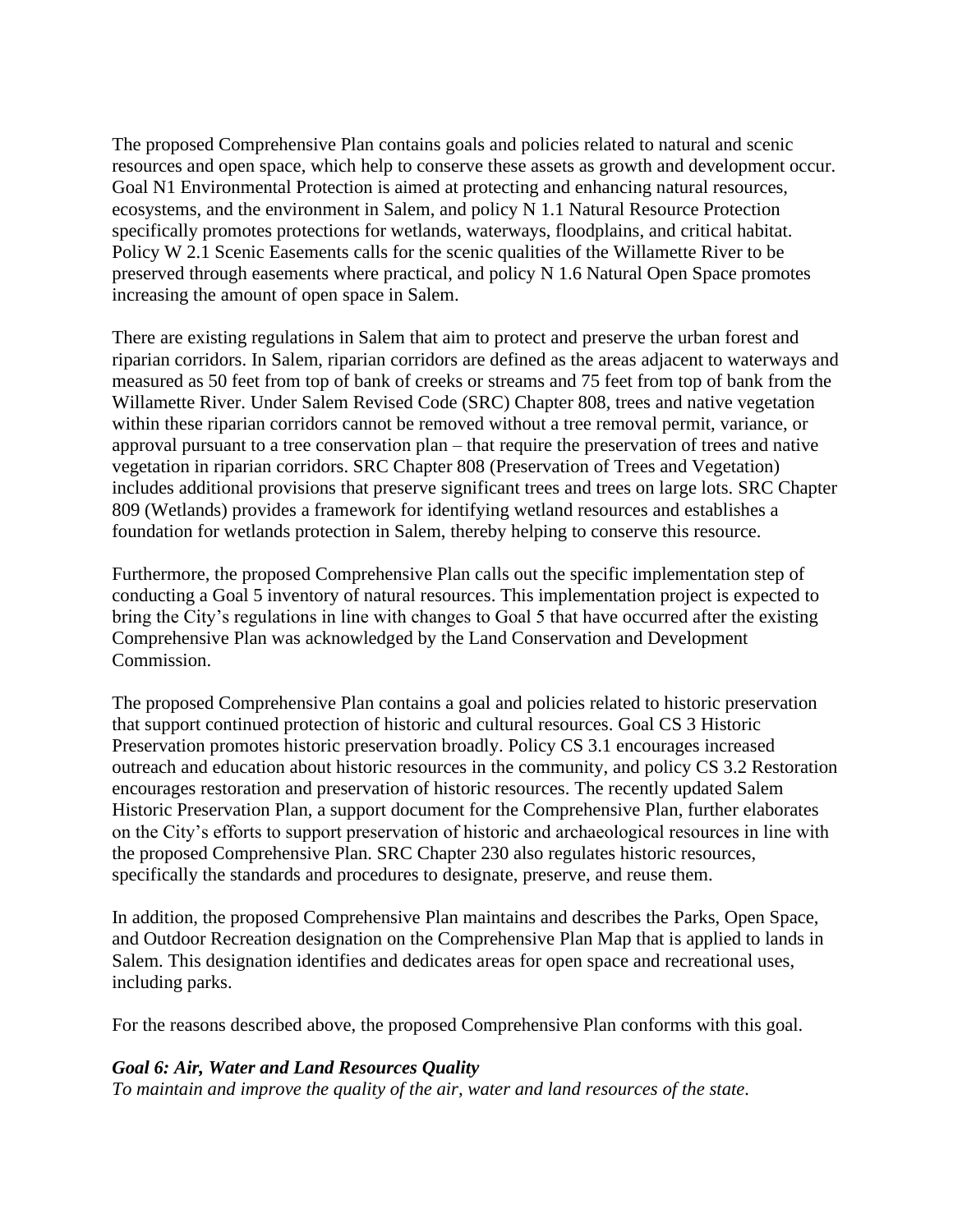The proposed Comprehensive Plan contains goals and policies that help maintain and improve the quality of the air, water, and land in Salem. The proposed goals and policies address air quality directly, including policy N 1.3 Air Quality that promotes protecting and improving air quality in Salem. The proposed goals and policies also indirectly improve air quality by encouraging compact, mixed-use development that will reduce the need for automobile travel. This, in turn, will reduce greenhouse gas and particulate emissions from transportation. This is demonstrated by policies like H 4.1 Mixed Use and E 3.2 Transit-Oriented Development. Reductions in automobile travel are also encouraged by goals related to transportation, like goal T1 – Transportation for All, which includes a focus on reducing greenhouse gas emissions. Goal T5 Bicycle System, goal T6 Pedestrian System, and goal T8 Travel Demand Management also promote reductions in automobile travel.

Water quality is addressed by the proposed goals and policies in multiple ways. There are policies directly addressing water quality such as policy N 1.2 Water Quality and policy PF 2.3 Water Conservation. There are also proposed goals and polices related to stormwater runoff as well as protections for riparian and wetland areas and the Willamette River Greenway. Land quality is addressed in proposed policies that encourage remediating brownfields (policy E 2.7), managing waste disposal and reducing solid waste that goes to landfills (policies CC 1.10 and N 1.9), and protecting wildlife habitat (policies N 1.1, N 1.11, and N 2.6).

Salem's water quality is also supported by the Public Facilities Plan – which is a component of the Comprehensive Plan – as well as Public Facilities Support Documents, all of which are being maintained. These include the recently updated Stormwater Master Plan, which helps to protect water quality by identifying strategies to manage stormwater runoff and mitigate its impacts.

The implementation steps outlined in the proposed Comprehensive Plan call for updating the Salem Transportation System Plan, a component of the Comprehensive Plan. This update is expected to continue promoting multimodal transportation and decreased reliance on automobiles in line with the proposed Comprehensive Plan. This will help to improve air quality. Another implementation step is to coordinate with the Salem Climate Action Plan and help implement its strategies. These strategies will help to further improve the quality of the air, water, and land in Salem, as they seek to reduce greenhouse gas emissions.

For the reasons described above, the proposed Comprehensive Plan conforms with this goal.

#### *Goal 7: Areas Subject to Natural Hazards*

*To protect people and property from natural hazards*

The proposed Comprehensive Plan includes goals and policies to protect people and property from natural hazards. Goal CC2 Climate Change and Natural Hazards directly addresses protecting Salem from natural hazards, and the policies to support this goal include increasing public awareness and education (policy CC 2.2), emergency response (policy CC 2.1), and hazard mitigation. Policies specifically address the hazards of flooding, landslides, and wildfires. Additionally, Goal CC3 Resilience addresses community resiliency, and policies supporting this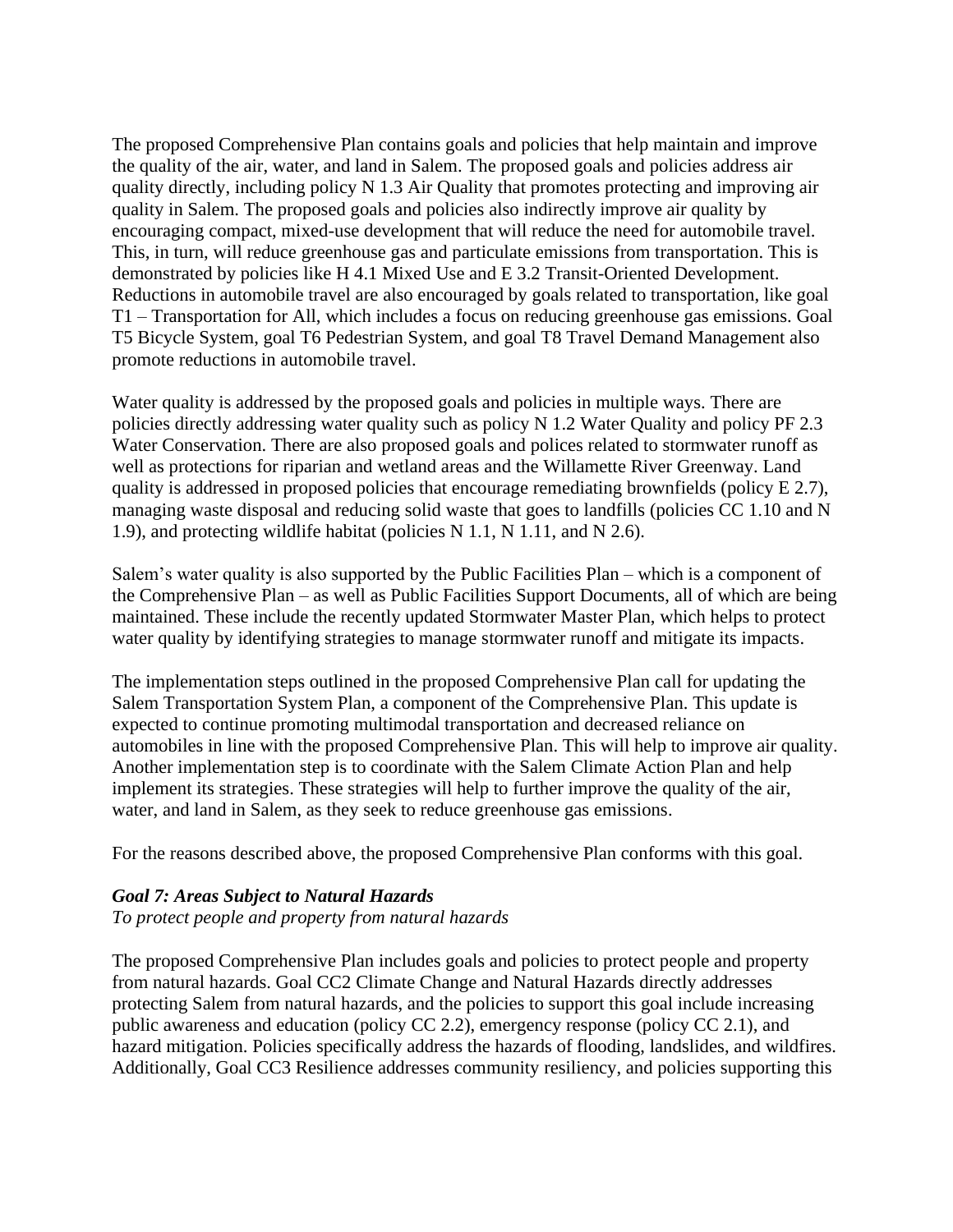goal include adaptation (policy CC 3.2) and upgrades of infrastructure to withstand earthquakes (policy CC 3.3).

There are numerous proposed goals and policies that focus on mitigating, preparing for, and withstanding and recovering from the effects of climate change. Policy CC 2.9 Climate Justice, for example, states that the City should work to ensure the equitable distribution of the benefits climate protections and reduce unequal burdens on underserved and underrepresented communities. Other proposed policies focus on reducing single-occupancy vehicle trips through land use and transportation system changes (policy CC 1.1) and supporting the development of a network of resilience hubs that can support the surrounding areas during emergency events, including climate-related emergencies (policy CC 3.7).

Other proposed goals and policies, as well as the City's recently-updated Stormwater Management Plan, address stormwater management, which help to mitigate flood and landslide hazards (policy PF 3.3). These goals and policies will continue to be implemented through Salem's Unified Development Code.

Specifically, existing regulations that address development in hazard-prone areas will remain in place. SRC Chapter 810 (Landslide Hazards) helps to minimize the risk of landslide hazards to residents and property by establishing standards and requirements for the use and development of land within landslide hazard areas that mitigate risks. SRC Chapter 601 (Floodplain Overlay Zone) establishes standards and requirements for the use and development of lands within all special flood hazard areas and interim flood hazard areas which help to reduce and mitigate the hazards posed by flooding.

For the reasons described above, the proposed Comprehensive Plan conforms with this goal.

# *Goal 8: Recreational Needs*

*To satisfy the recreational needs of the citizens of the state and visitors and, where appropriate, to provide for the siting of necessary recreational facilities including destination resorts.*

The proposed Comprehensive Plan includes goals and policies that guide the development and expansion of parks and recreation opportunities for Salem residents as the city grows. For example, goal P1 is to provide a comprehensive system of parks and recreational facilities in Salem, and goal P2 is to provide recreational programs to serve all Salem residents. Goal W2 Recreation and Access promotes and enhances the recreational and scenic qualities of the Willamette River and adjacent lands. In addition, policy E 1.11 Downtown supports enhancing downtown Salem as a regional destination with opportunities for recreation, and policy H 5.3 Healthy and Active Living encourages multifamily housing developments to include recreation areas.

The proposed Comprehensive Plan proposes to maintain and expand the Parks, Open Space, and Outdoor Recreation (POS) designation on the Comprehensive Plan Map, which identifies lands that help meet the community's recreational needs. Other land use designations and corresponding zones also allow recreational uses, both indoor and outdoor, to help meet this need.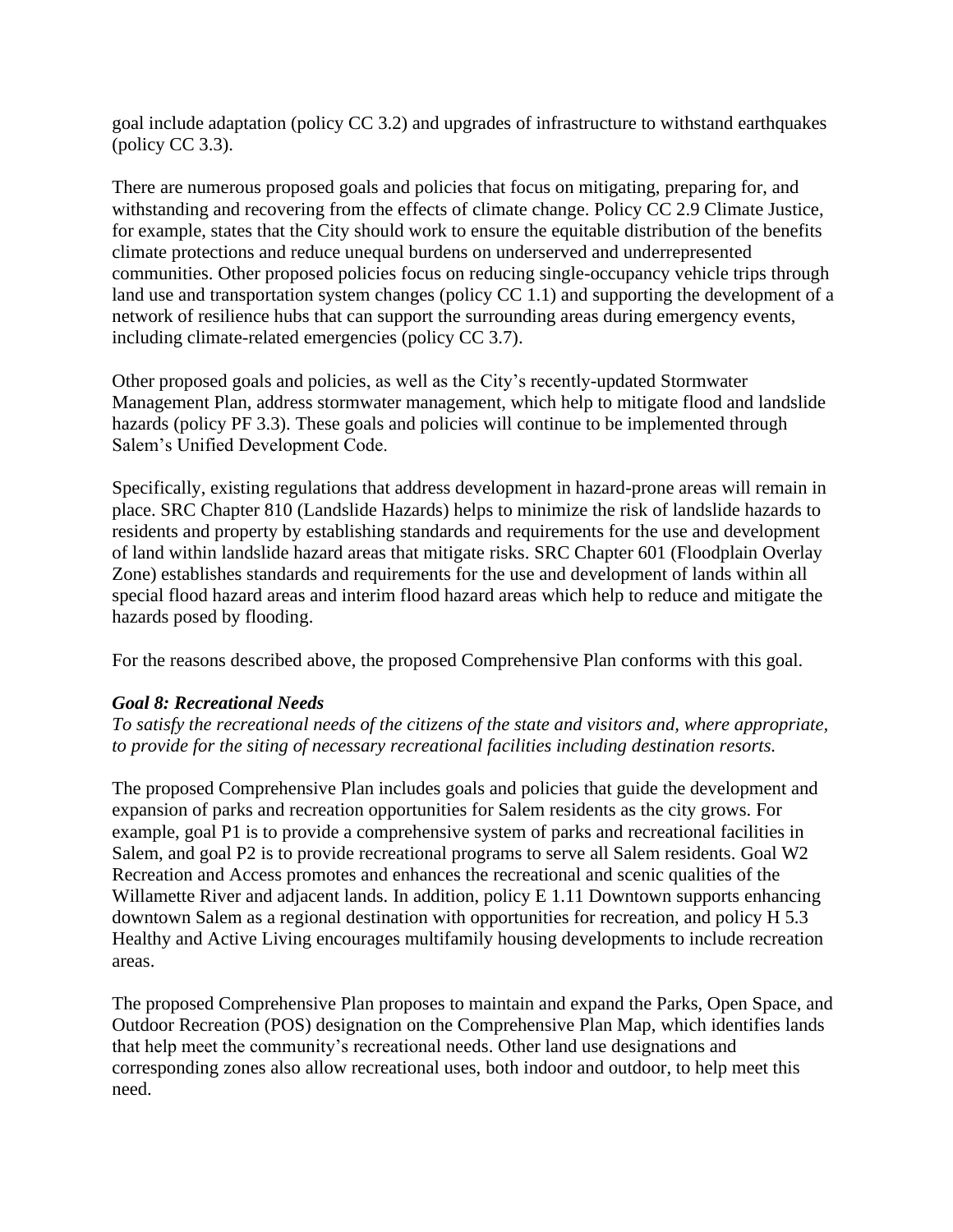The implementation work included in the proposed Comprehensive Plan identify an update to the Salem Comprehensive Park System Master Plan (CPSMP), a component of the Comprehensive Plan. This was included – and is anticipated to be completed after the updated Comprehensive Plan is adopted – to ensure that the CPSMP is revised to advance the goals and polices in the updated Comprehensive Plan. Policy ideas gathered during the planning process for the proposed Comprehensive Plan will be provided for further consideration in the update of the CPSMP. These ideas include expanding the network of trails throughout Salem to provide more recreational opportunities and expanding active recreational opportunities and programmed spaces in parks and indoor recreation facilities. The CPSMP identifies specific recreation opportunities, priorities, and improvements that will ensure that the recreational needs of Salem residents are met.

For the reasons described above, the proposed Comprehensive Plan conforms with this goal.

## *Goal 9: Economic Development*

*To provide adequate opportunities throughout the state for a variety of economic activities vital to the health, welfare, and prosperity of Oregon's citizens.*

The proposed Comprehensive Plan provides goals and policies that align and advance the recommendations in the Salem Economic Opportunities Analysis (EOA), which was adopted in 2015. The EOA found that there is sufficient land within Salem's portion of the UGB to meet employment needs through 2035. Specifically, it projected 271-acre deficit of commercial land and projected 907-acre surplus of industrial land in Salem's portion of the UGB through 2035. It therefore recommended managing the existing industrial land base and encouraging commercial and mixed-use development to provide adequate opportunities for economic activities in the Salem area.

The goals and policies in the proposed Comprehensive Plan reflect these recommendations by seeking to preserve high value industrial land (policy E 2.8) while also outlining when it may be appropriate to convert industrial land to commercial or other non-industrial uses (policy E 2.9). Other policies call for retaining and growing traded-sector industries (policy E 1.2), which will support the local economy, and supporting and expanding opportunities for small businesses and entrepreneurs (policy E 1.4).

The proposed Comprehensive Plan also looks to promote improved access to jobs as well as increased job training opportunities in line with the community's priorities. For example, goal E3 Access and Livability promotes a vibrant economy that increases access to jobs, goods, and services. Policy E 5.1 Training calls for supporting job training programs, career and technical schools, and multilingual workforce programs to build and align skills with local jobs and help workers advance their careers.

Beyond goals and policies, the proposed Comprehensive Plan describes the designations on the Comprehensive Plan Map that support employment lands, including industrial, commercial, mixed-use lands. Each Comprehensive Plan Map designation such as Industrial is described, the corresponding zones are listed, and primary uses are provided. This provides the framework for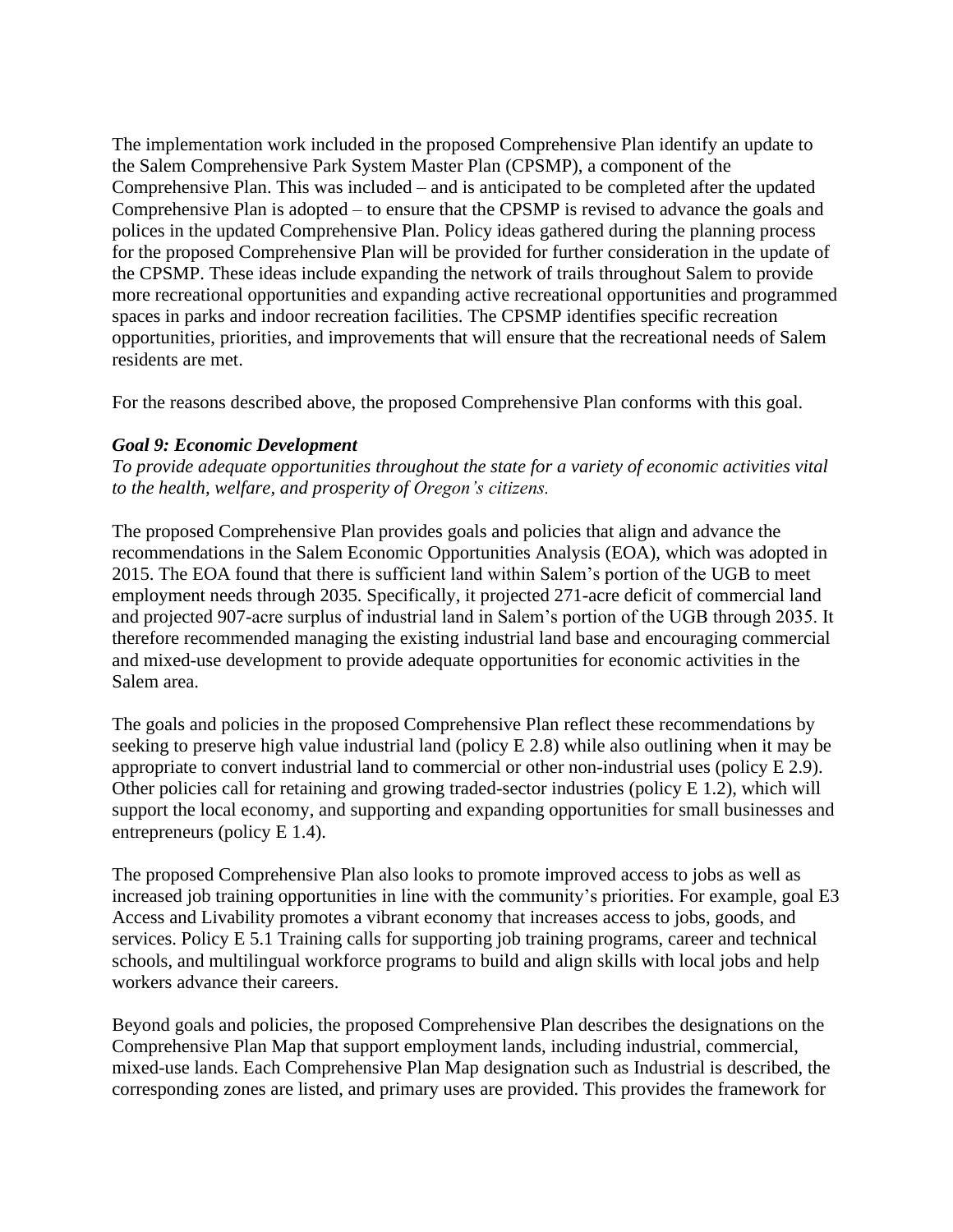changes to the Comprehensive Plan Map, which have been proposed concurrently to the update to the Comprehensive Plan. For example, the proposed Comprehensive Plan describes the Mixed Use designation as being "generally located at major intersections and along major transportation corridors that are served by frequent transit routes." The proposed changes to the Comprehensive Plan Map therefore redesignate land along frequent transit routes in Salem – Cherriots Core Network – to Mixed Use.

In addition, the proposed Comprehensive Plan calls for updating the existing Economic Opportunities Analysis as an implementation step to continue assessing future needs for economic growth, particularly on industrial lands. Listed in an appendix, the future update to the EOA will help ensure that future economic development efforts align with the goals and policies of the updated Comprehensive Plan.

Based on the reasons provided above, the proposed Comprehensive Plan conforms with this goal.

# *Goal 10: Housing*

*To provide for the housing needs of citizens of the state.*

The proposed Comprehensive Plan provides goals and policies that align and advance the recommendations in the Salem Housing Needs Analysis (HNA). The HNA, which is proposed to be adopted concurrently with the updated Comprehensive Plan, determined that Salem's portion of the UGB has enough land designated to meet the need for single-family detached housing through 2035, but it has a projected 207-acre deficit for land designated for multifamily housing (2,897 dwelling units). It recommends evaluating tools to increase redevelopment and mixed-use development, lowering barriers to multifamily development, increasing opportunities to develop affordable housing, and increasing opportunities for multifamily housing in single-family designations. (The HNA also recommends redesignating or rezoning land for multifamily housing; this is being proposed as changes to the Comprehensive Plan Map and zoning map concurrently with the updating of the Comprehensive Plan.)

Accordingly, the proposed Comprehensive Plan includes goals and policies that promote housing affordability (goal H2 and associated policies) and housing diversity, including the ability to incorporate or create multifamily housing (Goal H1 and associated policies). Several policies encourage redevelopment, reuse, and mixed-use development in line with the HNA.

In addition, there are policies that aim to guide housing development to the areas that the community has prioritized to promote access to transit and services. Specifically, policies encourage denser development and affordable housing in areas with convenient access to goods, services, and jobs (policy H 3.1); in areas served by transit (policy H 4.3); and in and around downtown Salem (policy H 4.4). Policy H 3.2 Dispersal also reflects the community's desire to see affordable housing distributed across Salem as opposed to concentrated in one neighborhood or area.

The proposed Comprehensive Plan describes the designations on the Comprehensive Plan Map that support residential lands, including mixed-use land. Each Comprehensive Plan Map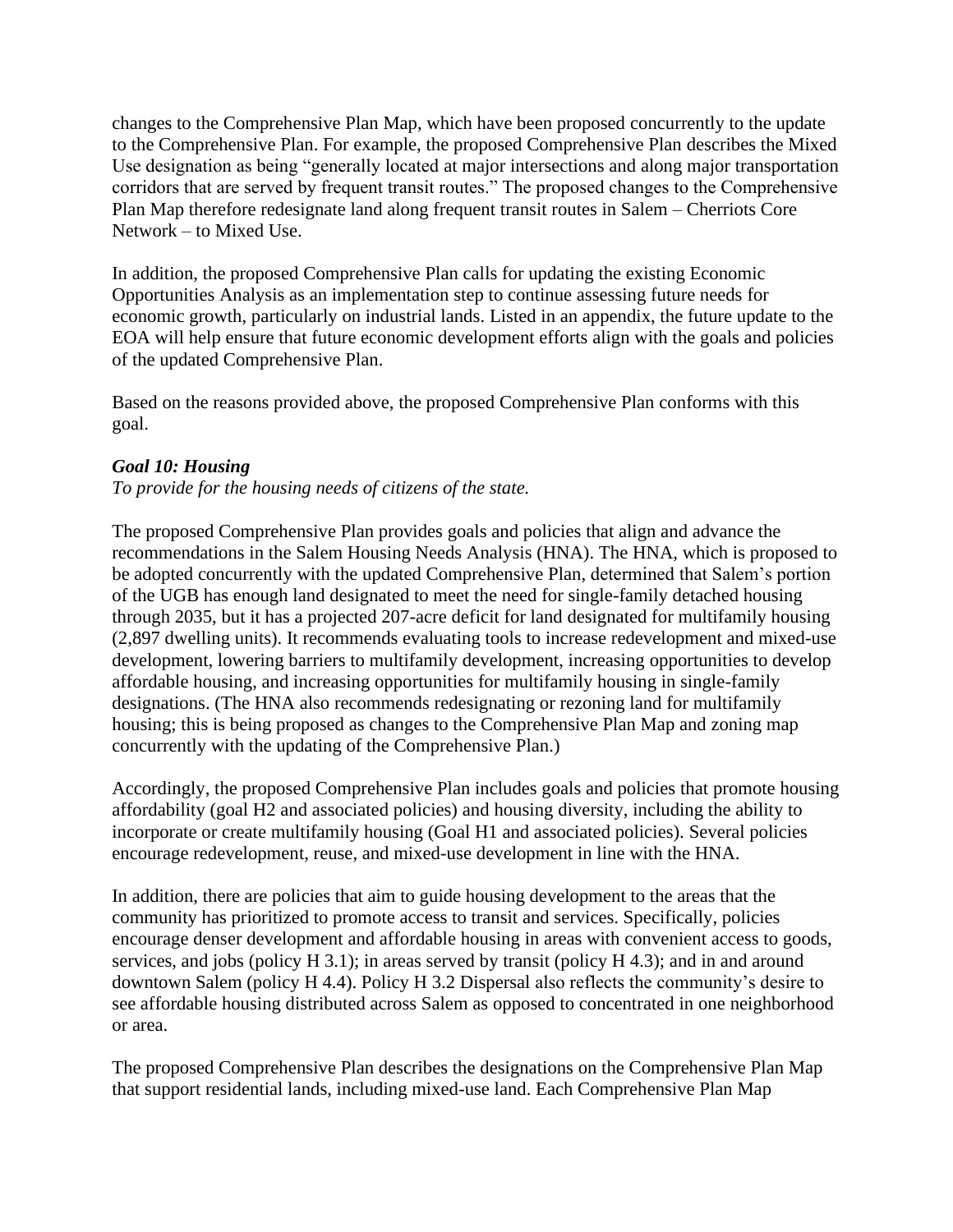designation such as Single Family Residential is described, the corresponding zones are listed, and the primary use are provided. As mentioned earlier, this provides the framework for updates to the Comprehensive Plan Map. For example, the proposed Comprehensive Plan describes the Multiple Family Residential designation as being "generally located near mixed-use and employment areas, low-density residential areas, major transportation corridors, transit routes, parks, and schools." The proposed changes to the Comprehensive Plan Map therefore redesignate land near schools, parks, transit, and mixed-use areas to Multiple Family Residential.

Development of a Housing Production Strategy is identified as an implementation step in the proposed Comprehensive Plan (Appendix A). The Housing Production Strategy will identify tools and actions Salem plans to take to address its housing needs and encourage the type of development needed in the community.

For the reasons above, the proposed Comprehensive Plan conforms with this goal.

## *Goal 11: Public Facilities and Services*

*To plan and develop a timely, orderly and efficient arrangement of public facilities and services to serve as a framework for urban and rural development.*

The proposed Comprehensive Plan contains a chapter focused on public facilities and infrastructure that support the growing community and future development. The proposed goals and policies in that chapter guide the development of public facilities and provision of City services, including promoting the orderly extension of services (PF 2), supporting capital programming that balances new facilities with maintaining existing facilities (PF 2.10), calling for water diversification (PF 2.4), and encouraging seismic resiliency for water and sewer facilities (PF 2.7). The proposed goals and policies related to stormwater management (Goal PF 3 and associated policies) also align with the recently-updated Salem Stormwater Master Plan. In addition, the proposed Comprehensive Plan includes policies that promote coordination with Marion and Polk counties on the provision of services within Salem's portion of the UGB.

The goals and policies in the proposed Comprehensive Plan are and will continue to be implemented by the Unified Development Code as well as other plans, standards, and projects. The UDC regulates development of public facilities and services in coordination with development land within Salem. This ensures that public facilities and services are developed in a timely, orderly, and efficient manner. The proposed Comprehensive Plan therefore conforms with this goal.

# *Goal 12: Transportation*

*To provide and encourage a safe, convenient and economic transportation system.*

The proposed Comprehensive Plan provides goals related to transportation. They include promoting multimodal transportation options and decreasing reliance on the single-occupancy vehicles (goals T1, T2, T4, T5, T6, and T7), managing parking (goal T9), and providing for the efficient movement of people and freight (Goals T10, T11, and T12).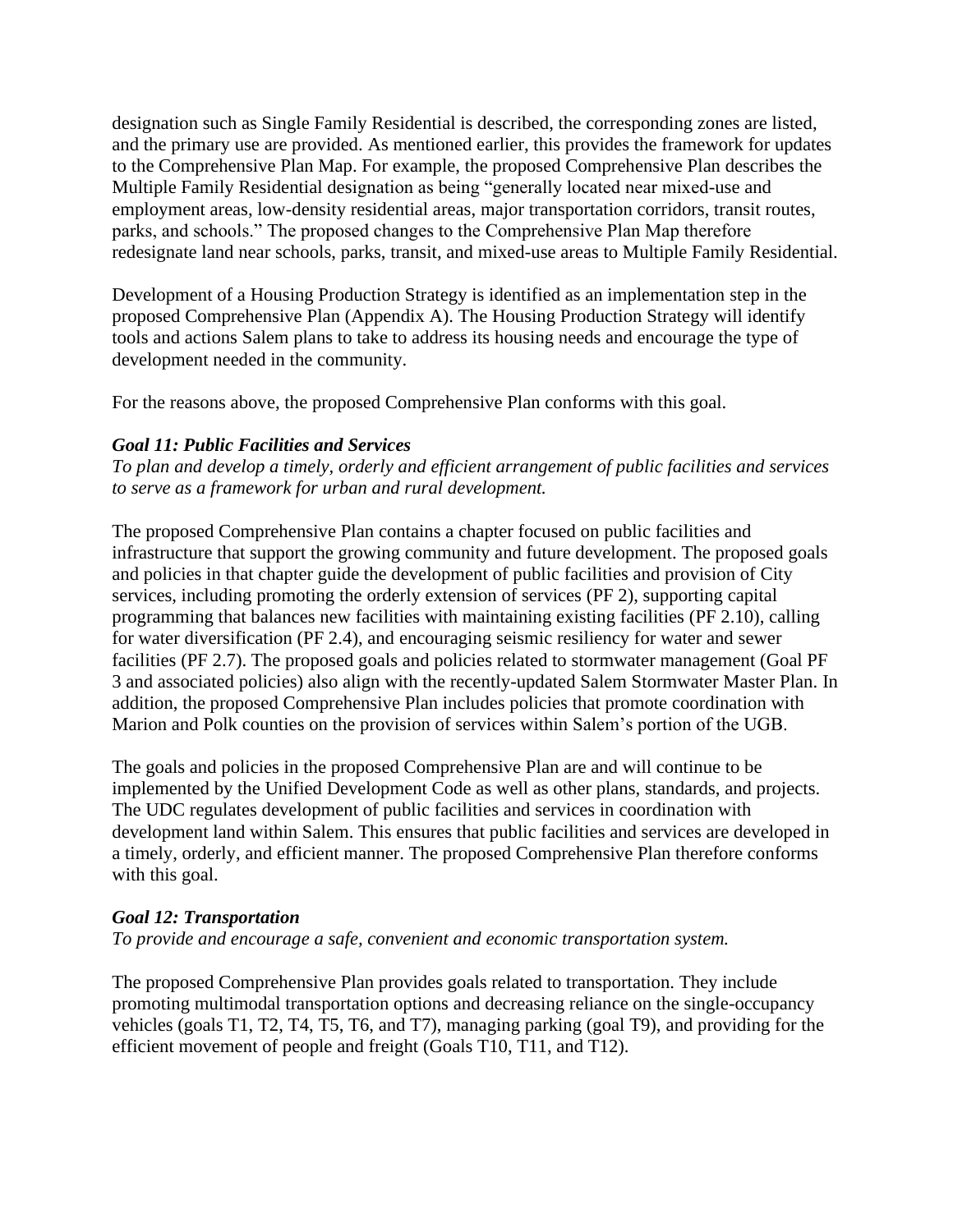Goals and policies throughout the proposed Comprehensive Plan also support close coordination between land use and transportation (goal L5). For example, policy H 4.2 Connectivity calls for facilitating multimodal connections between residential neighborhoods and services and amenities, and policies H 4.3 and E 3.2 Transit-Oriented Development encourages high-density housing and mixed-use development near frequent transit service. Policy L 5.5 Trails also calls for expanding bicycle and pedestrian trails to align with and provide access to natural resources.

The proposed Comprehensive Plan includes the implementation step of updating the Salem Transportation System Plan (TSP) to align with and advance the updated Comprehensive Plan. This will ensure that the policies, strategies, and investments needed to achieve the goals in the Comprehensive Plan are identified and pursued. By doing this, the proposed Comprehensive Plan encourages a safe, convenient, and economic transportation system and conforms with this goal.

# *Goal 13: Energy Conservation*

*To conserve energy*

The proposed Comprehensive Plan promotes energy conservation through goals and policies that encourage energy conservation, including promoting or supporting green building (policy H 5.2), sustainable industries (policy E 1.3), sustainable development and energy-efficiency in buildings (policies E 4.5 and N 3.3), and renewable energy (N 3.4). Several policies also encourage infill and redevelopment (policies H 3.3 and E 2.4).

Throughout the proposed Comprehensive Plan are goals and policies that promote walkable, complete neighborhoods and transit-oriented development, which in turn, reduces energy consumption by decreasing the need to drive and making it easier to walk or bike to shops, services, and other destinations (policies H 4.1, H 4.3, E 3.2, CC 1.1). Policies E 3.3 Neighborhood Hub and E 3.4 New Neighborhoods specifically encourage the creation of neighborhood hubs – small, neighborhood-serving businesses clustered within residential areas – and their inclusion in new, large subdivisions. These neighborhood hubs aim to make it easier for people to meet some of their daily needs by walking or biking, therefore decreasing the need to drive.

An implementation measure of the proposed Comprehensive Plan is to coordinate and implement strategies included in the Salem Climate Action Plan. The Salem Climate Action Plan contains a wide range of strategies to conserve energy, and by proposing to implement these strategies, the proposed Comprehensive Plan further supports the conservation of energy. For the reasons above, the proposed Comprehensive Plan complies with this goal.

# *Goal 14: Urbanization*

*To provide for an orderly and efficient transition from rural to urban land use, to accommodate urban population and urban employment inside urban growth boundaries, to ensure efficient use of land, and to provide for livable communities.*

As mentioned earlier, the proposed Comprehensive Plan contains goals and policies that seek to advance the recommendations in the EOA and HNA to meet the projected housing and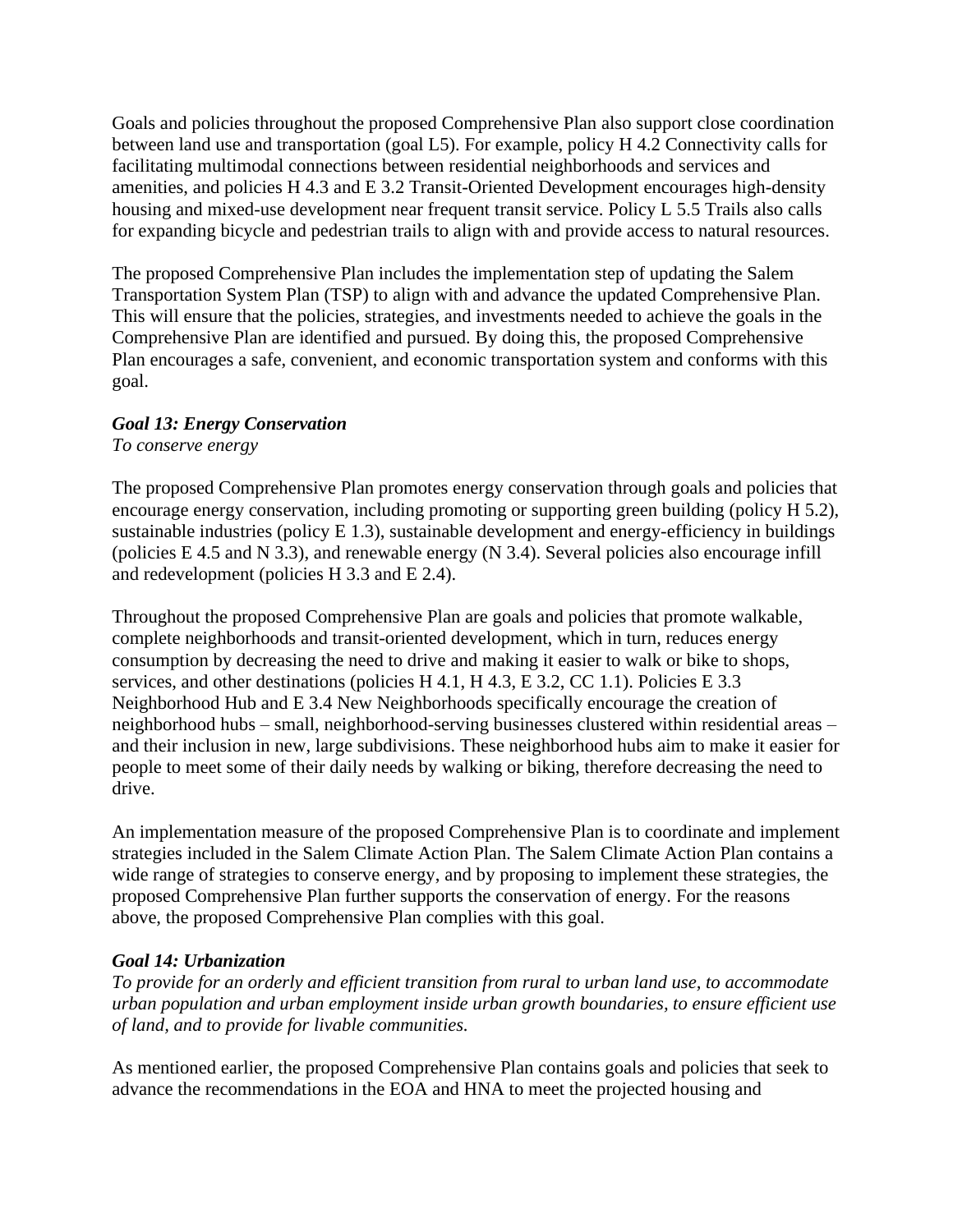employment needs in Salem's portion of the UGB. There are two goals that specifically call for sufficient land for housing and employment (goals H3 and E2), and policy L 1.2 Land Sufficiency calls on the City to periodically update the HNA, EOA, and buildable lands inventory to ensure Salem's portion of the UGB has enough land to accommodate population and employment projections. In addition, the changes proposed to the Comprehensive Plan Map, a component of the proposed Comprehensive Plan, accommodate the projected housing needs identified in the HNA. The map also increases the amount of land for commercial uses, which is identified as a projected need in the EOA.

In addition to addressing land needs, the proposed Comprehensive Plan contains goals and policies that focus on urbanization in Salem. Goal L1 Urbanization and Growth Management and policy L 1.1 Growth Management Program ensure the City continues its growth management plan that guides the conversion of urbanizable land to urban uses and provides for the orderly and economically efficient extension of public services and facilities to that land. Supporting policies focus on the orderly annexation of land (policies L 1.5 and L1.6), urbanization of land within the UGB (policy  $L$  1.3), and the efficient use of land (policy  $L$  1.10).

There are also proposed goals to help provide for a livable community, like Goal H5 Livability and Sustainability and Goal E3 Access and Livability. Supporting policies encourage healthy and active living (policy H 5.3), context sensitive design (policy H 5.4), and increased access to healthcare and childcare (policies E 3.7 and E 3.8). Other proposed goals and policies promote livability through the reduction, mitigation, or minimization of impacts such as light or noise pollution and displacement. Numerous proposed goals and policies seek to improve livability through the promotion of community spaces and services (goal CS 1 and associated policies) and increase access to healthy fresh food (goal CS 2 and associated policies).

The use and division of the land is and will continue to be managed by the proposed Comprehensive Plan, Comprehensive Plan Map, zoning map, the Unified Development Code, Urban Growth Management Program, and other implementing tools. Orderly expansion of public facilities to support designated land uses is managed by the Public Facilities Plan and supporting documents and the TSP. The implementation measures outlined in the proposed Comprehensive Plan also identify updating the TSP to ensure it aligns with and advances the goals and policies in the proposed Comprehensive Plan.

For the reasons above, the proposed Comprehensive Plan conforms with this goal.

#### *Goal 15: Willamette River Greenway*

*To protect, conserve, enhance and maintain the natural, scenic, historical, agricultural, economic and recreational qualities of lands along the Willamette River as the Willamette River Greenway.*

The proposed Comprehensive Plan provides goals and policies that address the objectives of Goal 15. Goal W1 Management is to protect, conserve, enhance, and maintain the natural, scenic, historical, agricultural, economic, and recreational qualities of lands along the Willamette River. This proposed goal is supported by policies addressing, for example, development within the Greenway (policy W 1.1) and riparian vegetation and wildlife (policy W 1.2). Goal W2